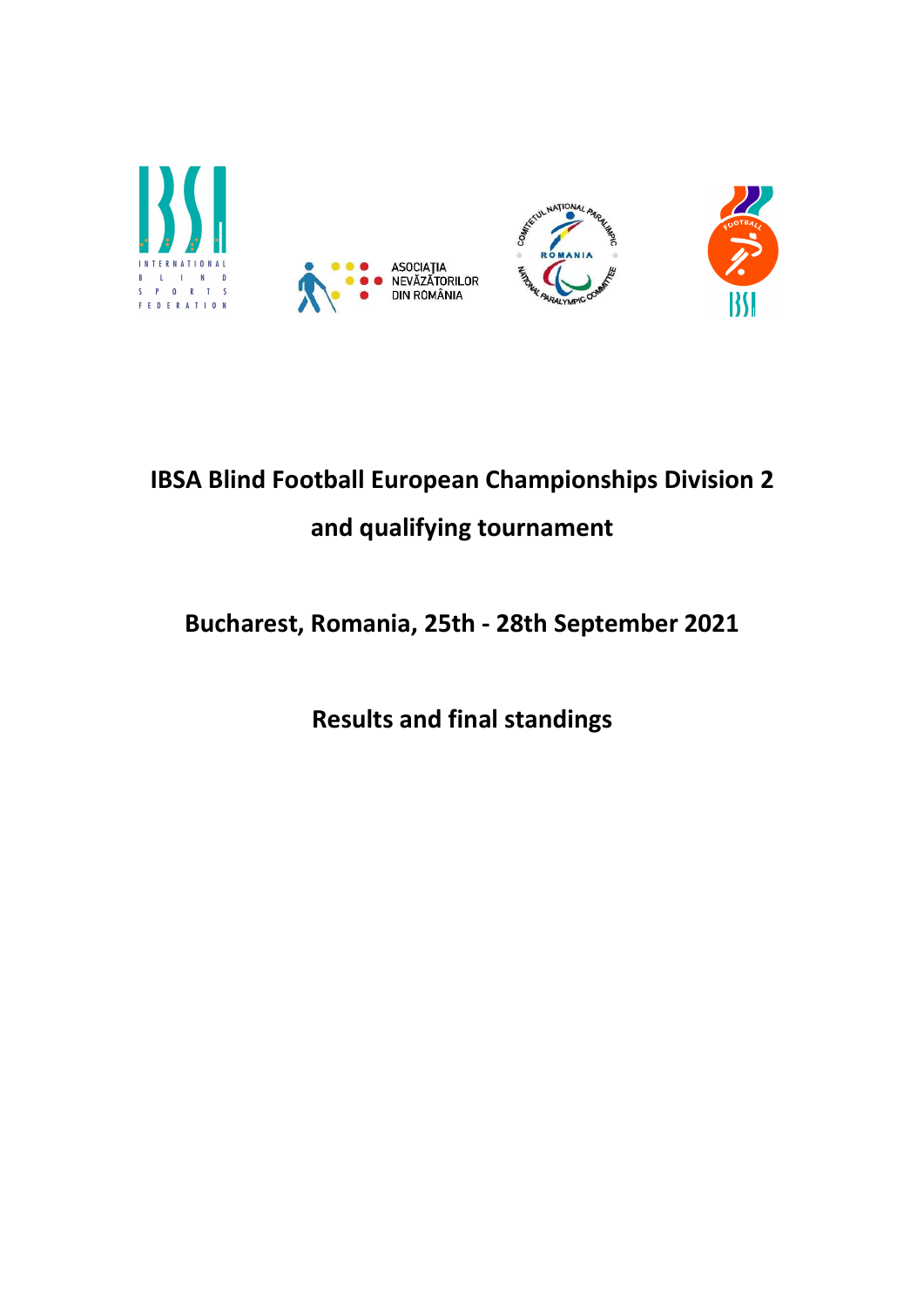#### Saturday 25th September

Romania 3 (F. Kovacs [3]) Poland 1 (Ryszka)

Greece 11 (Bezhiani [5], Thodoris [2], Feimogloy, Glagloylis [2], Zacharos) Albania 0

#### Sunday 26th September

Romania 13 (K. Kovacs [6], F. Kovacs [5], Calota, Teleki) Albania 0

Poland 0 Greece 1 (Zacharos)

# Monday 27th September

Poland 11 (Ryszka [4], Krysztowski [3], Jung [3], Szoninka)

Albania 0

Greece 1 (Zacharos) Romania 3 (K. Kovacs [3])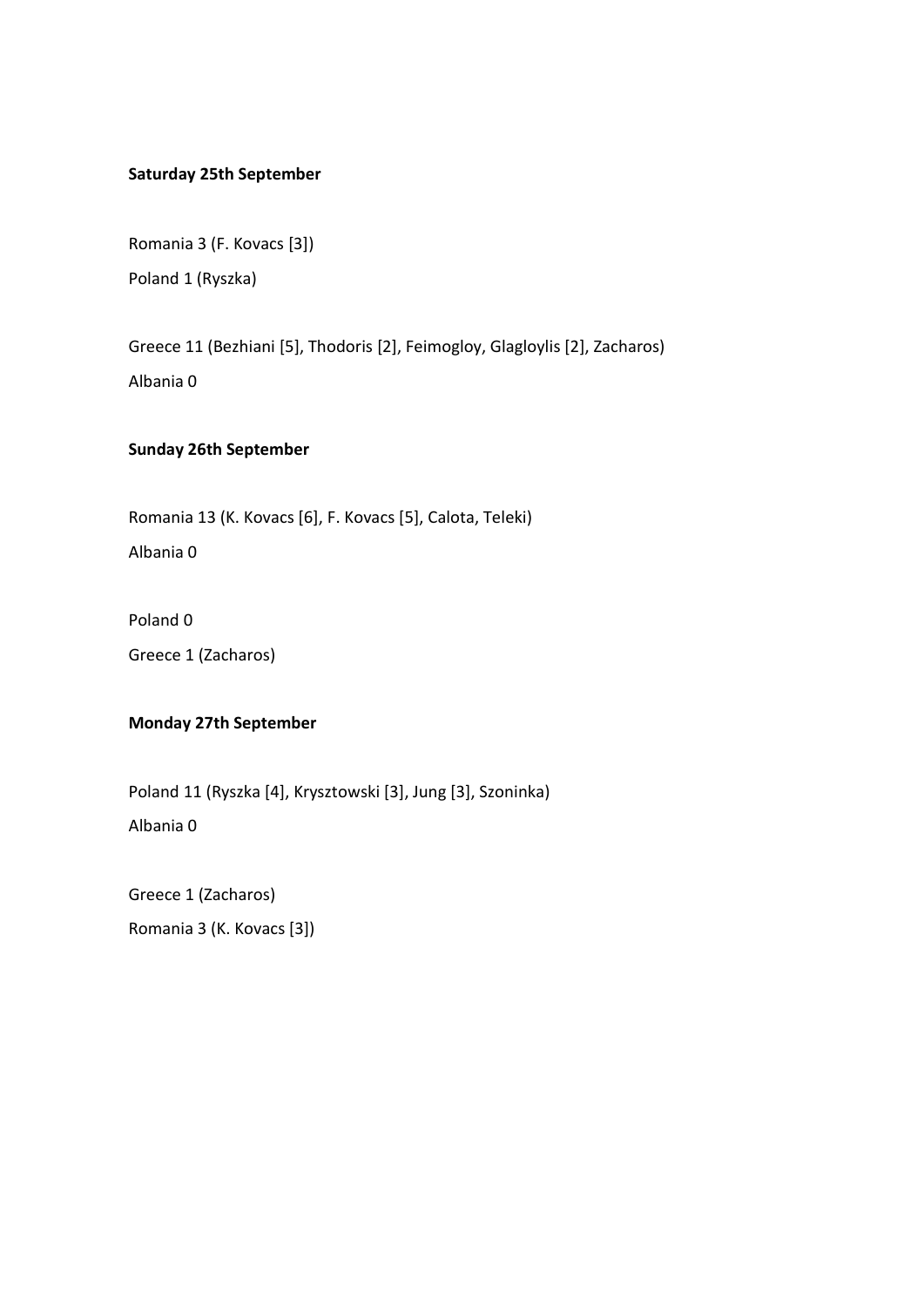### Standings after group stage

| <b>TEAM</b>    | W |  | G+ | G- | GD    | Pts. |
|----------------|---|--|----|----|-------|------|
| Romania        |   |  | 19 |    | $+17$ |      |
| <b>Greece</b>  |   |  | 13 |    | $+10$ |      |
| Poland         |   |  | 12 |    | +8    |      |
| <b>Albania</b> |   |  |    | 35 | $-35$ |      |

#### Tuesday 28th September

3rd-4th place play-off

Poland 6

Albania 0 (match abandoned by Albania after 10 minutes)

Final

Romania 3 (K. Kovacs [3])

Greece 0

## Final standings

1st Romania

2nd Greece

3rd Poland

4th Albania